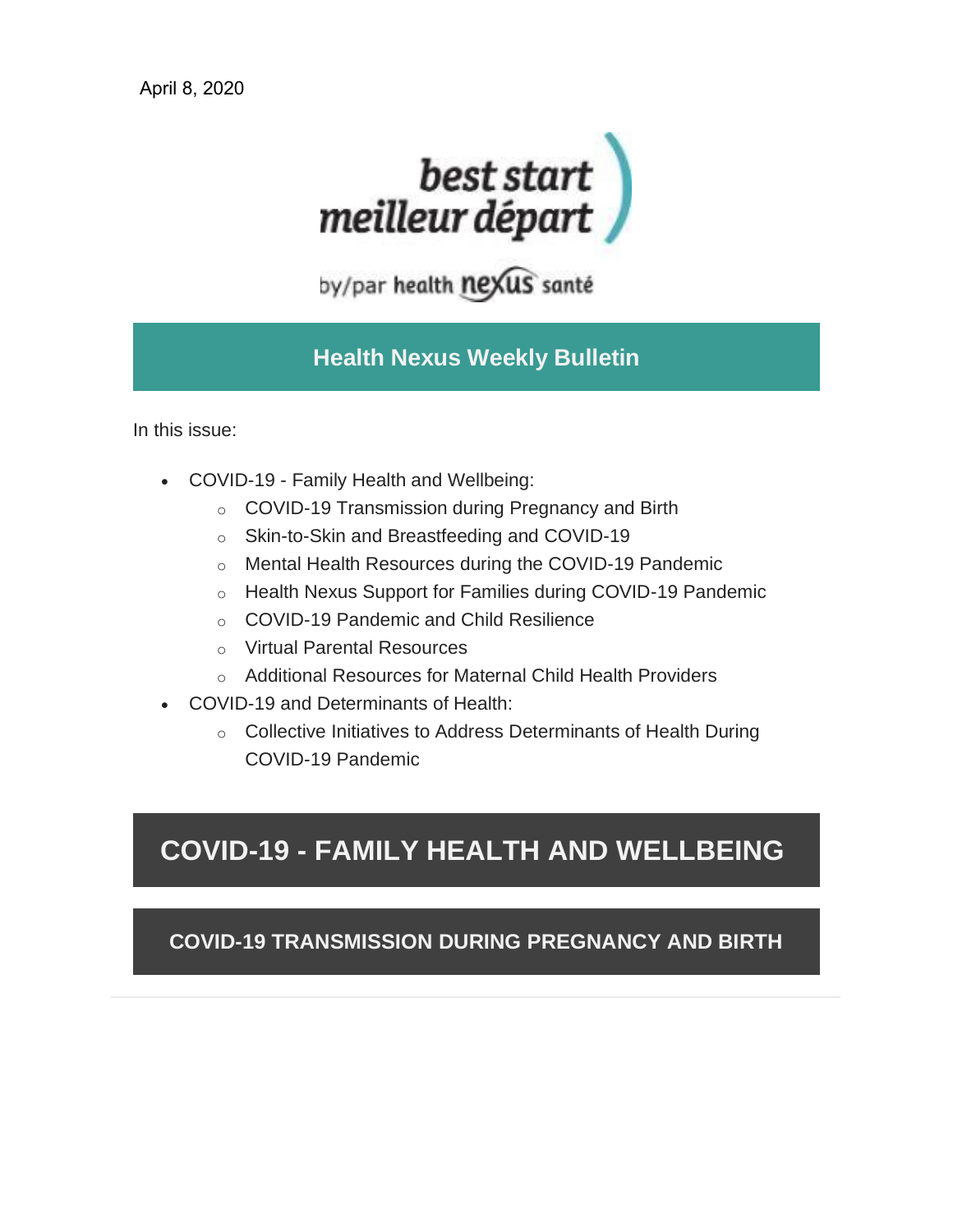

During these uncertain times, the information and evidence on COVID-19 is being updated day by day.

Researchers continue to gather evidence about the vertical transmission of COVID-19 from a mother with a confirmed case of COVID-19 to a fetus, and the new study published online by *[Journal of the American Medical](https://jamanetwork.com/journals/jamapediatrics/fullarticle/2763787)  [Association](https://jamanetwork.com/journals/jamapediatrics/fullarticle/2763787) Pediatrics* on March 26th, 2020, suggests that vertical transmission may not be ruled out.

Vertical transmission refers to a transfer of a bacteria or a virus from a mother to a baby during pregnancy or delivery.

The study followed 33 infants born to COVID-19 positive mothers in Wuhan, China. Three out of 33 infants showed an early-onset of COVID-19 infection and tested positive in the first days of life. The clinical symptoms, however, were mild and outcomes were favorable, and all three infants tested negative for COVID-19 by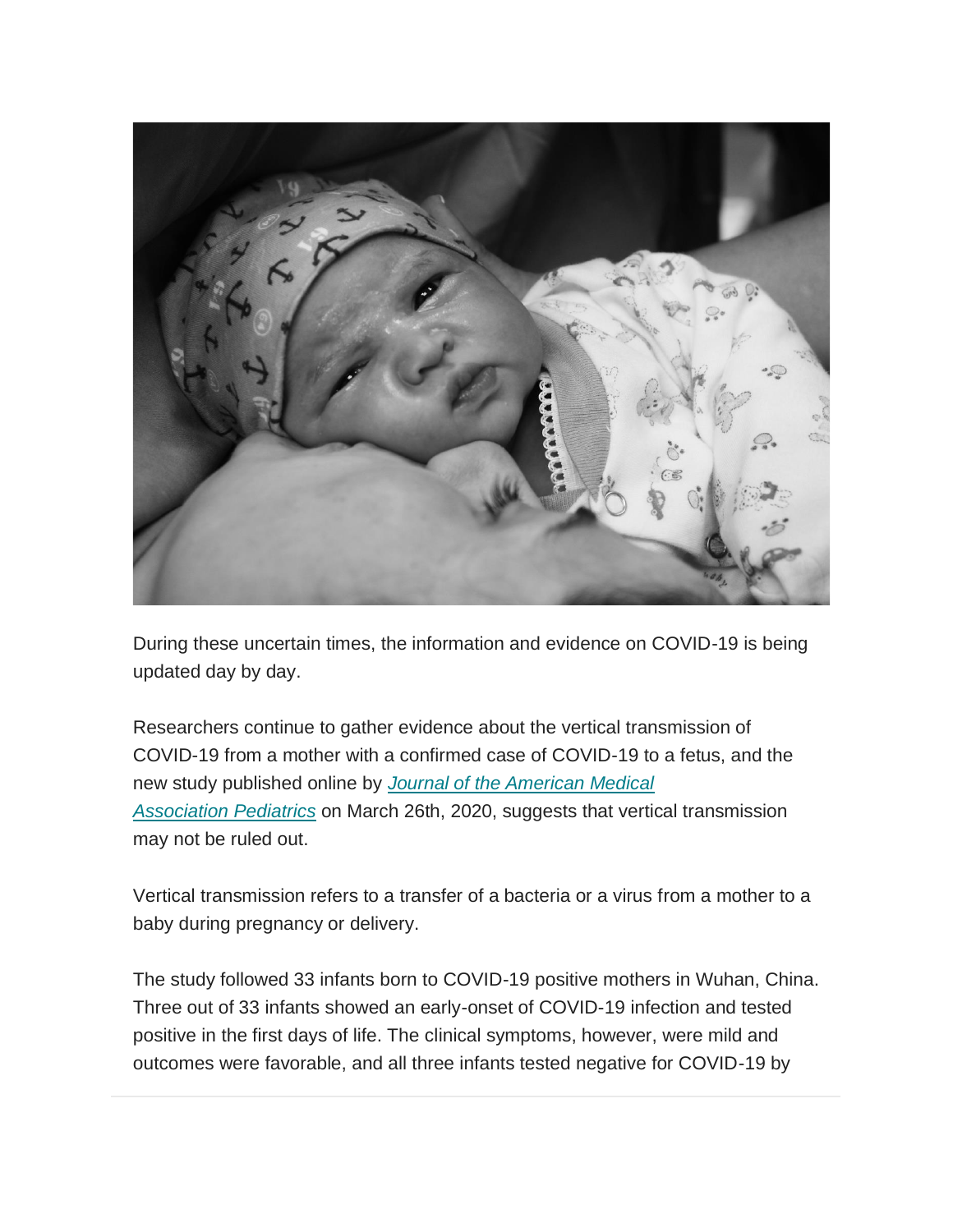day 7.

Even though previous studies did not show any clinical finding or investigation of vertical transmission, this study cannot rule it out, as all three infants were born via ceasarian section and it was reported that strict infection prevention and control measures were in place during delivery.

In response to the emerging evidence, on April 6th, 2020, the Canadian Paediatric Society issued a new practice point on "Delivery room considerations for infants [born to mothers with suspected or proven COVID-19".](https://www.cps.ca/en/documents/position/delivery-room-considerations-infants-born-to-mothers-with-suspected-or-proven-covid-19) The brief highlighted the results of the study above and stated that the possibility of vertical transmission remains under active review; however, they confirmed that based on other evidence and resources, "vertical transmission remains highly unlikely, but further case reporting and timely testing is needed".

#### Resources:

- The Canadian Paediatric Society: practice point on "Delivery room" [considerations for infants born to mothers with suspected or proven COVID-](https://www.cps.ca/en/documents/position/delivery-room-considerations-infants-born-to-mothers-with-suspected-or-proven-covid-19)[19".](https://www.cps.ca/en/documents/position/delivery-room-considerations-infants-born-to-mothers-with-suspected-or-proven-covid-19)
- Zeng L, Xia S, Yuan W, et al. Neonatal Early-Onset Infection With SARS-CoV-2 in 33 Neonates Born to Mothers With COVID-19 in Wuhan, China. *JAMA Pediatr.* Published online March 26, 2020. doi:10.1001/jamapediatrics.2020.0878 [https://jamanetwork.com/journals/jam](https://jamanetwork.com/journals/jamapediatrics/fullarticle/2763787 ) [apediatrics/fullarticle/2763787](https://jamanetwork.com/journals/jamapediatrics/fullarticle/2763787 )

#### **SKIN-TO-SKIN AND BREASTFEEDING AND COVID-19**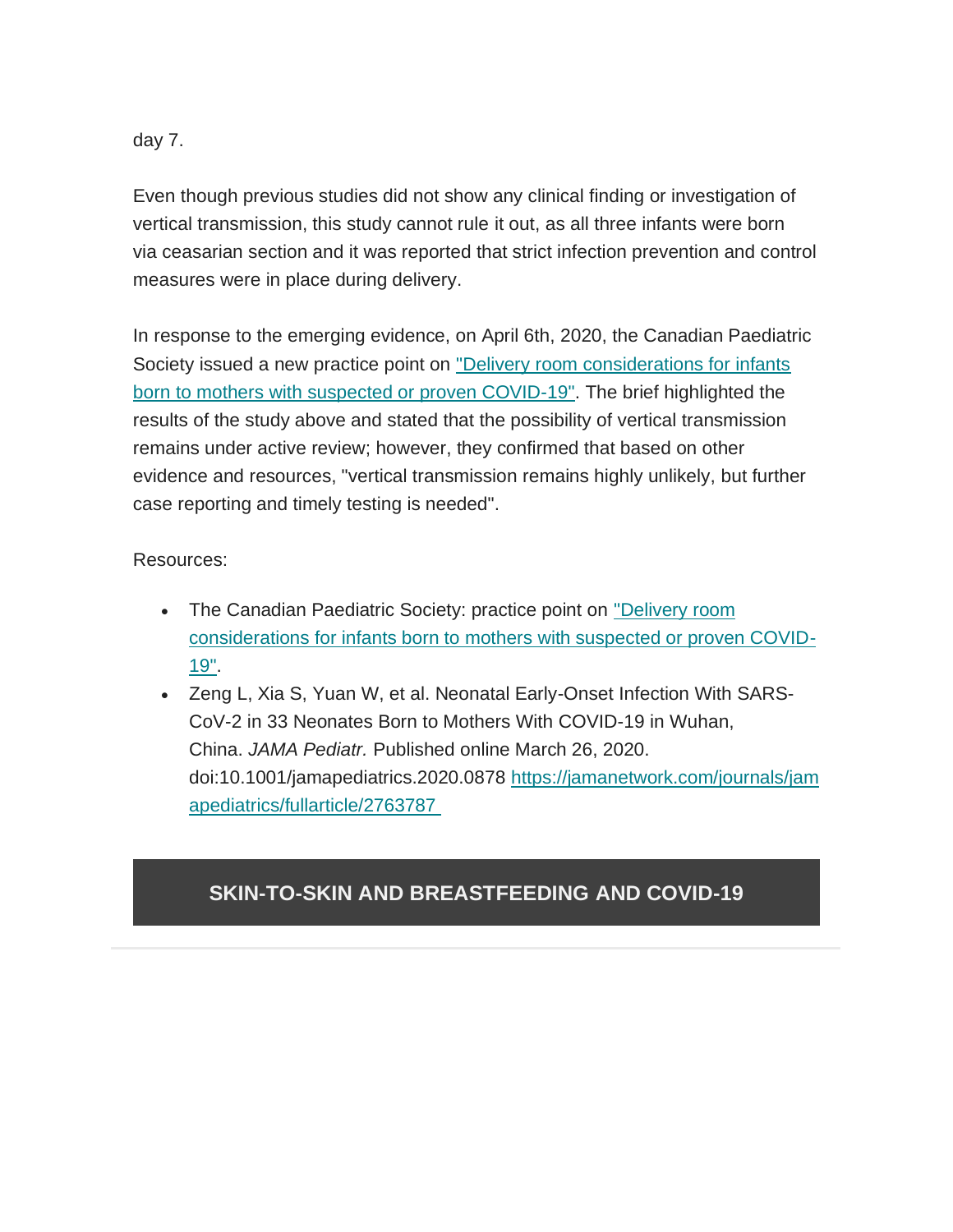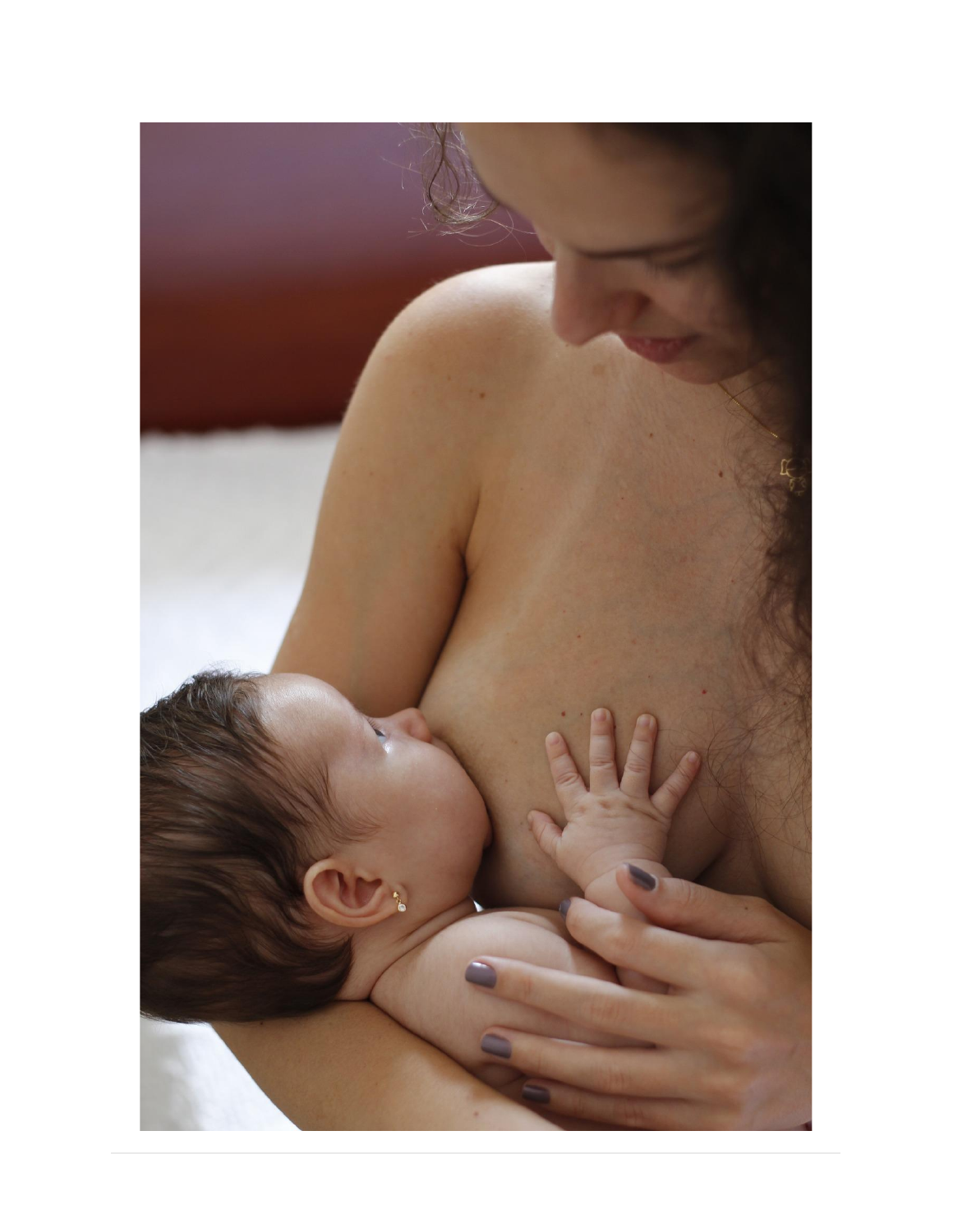Skin-to-skin contact between a parent and a newborn immediately after birth is essential for infant adjustment and has many long-lasting benefits.

Skin-to-skin helps regulate the baby's temperature, breathing, heart rate, and sugar levels. It also calms the baby so he doesn't get stressed out or cry a lot. It is easier for many babies to latch on to the breast when held skin-to-skin. It is good for both full-term and premature babies (La Leche League Canada (LLLC), 2020).

During COVID-19 pandemic, skin-to-skin should not be delayed.

Mothers with a confirmed or suspected case of COVID-19 can check with their doctor or midwife to see what is the best approach in their situation. However, based on the recent practice point released on April 6th, 2020, by the [Canadian](https://www.cps.ca/en/documents/position/breastfeeding-when-mothers-have-suspected-or-proven-covid-19#ref2)  [Pediatric Society,](https://www.cps.ca/en/documents/position/breastfeeding-when-mothers-have-suspected-or-proven-covid-19#ref2) "mothers with suspected or proven COVID-19 and their infants should not be completely separated [and] mothers and infants should be allowed to remain together, after potential risks and benefits of rooming-in have been discussed, allowing for shared decision-making with families and their health care providers".

According to **[Health Canada,](https://www.canada.ca/en/public-health/services/diseases/2019-novel-coronavirus-infection/health-professionals.html?topic=tilelink#t) COVID-19 can be spread from an infected** person through:

- respiratory droplets;
- close, prolonged personal contact; and
- touching an infected area, then touching mouth, nose or eyes before washing hands.

However, due to lack of evidence supporting the transmission of COVID-19 from a parent to an infant after birth or during breastfeeding (in the circumstances when all infection prevention and control measures were in place), and the importance of breastfeeding to the health of the infant and the mother, Health Canada [recommends that breastfeeding continue.](https://www.canada.ca/en/public-health/services/diseases/2019-novel-coronavirus-infection/health-professionals/interim-guidance-cases-contacts.html)

WHO has developed a guideline on *[Clinical Management of Severe Acute](https://www.who.int/publications-detail/clinical-management-of-severe-acute-respiratory-infection-when-novel-coronavirus-(ncov)-infection-is-suspected)*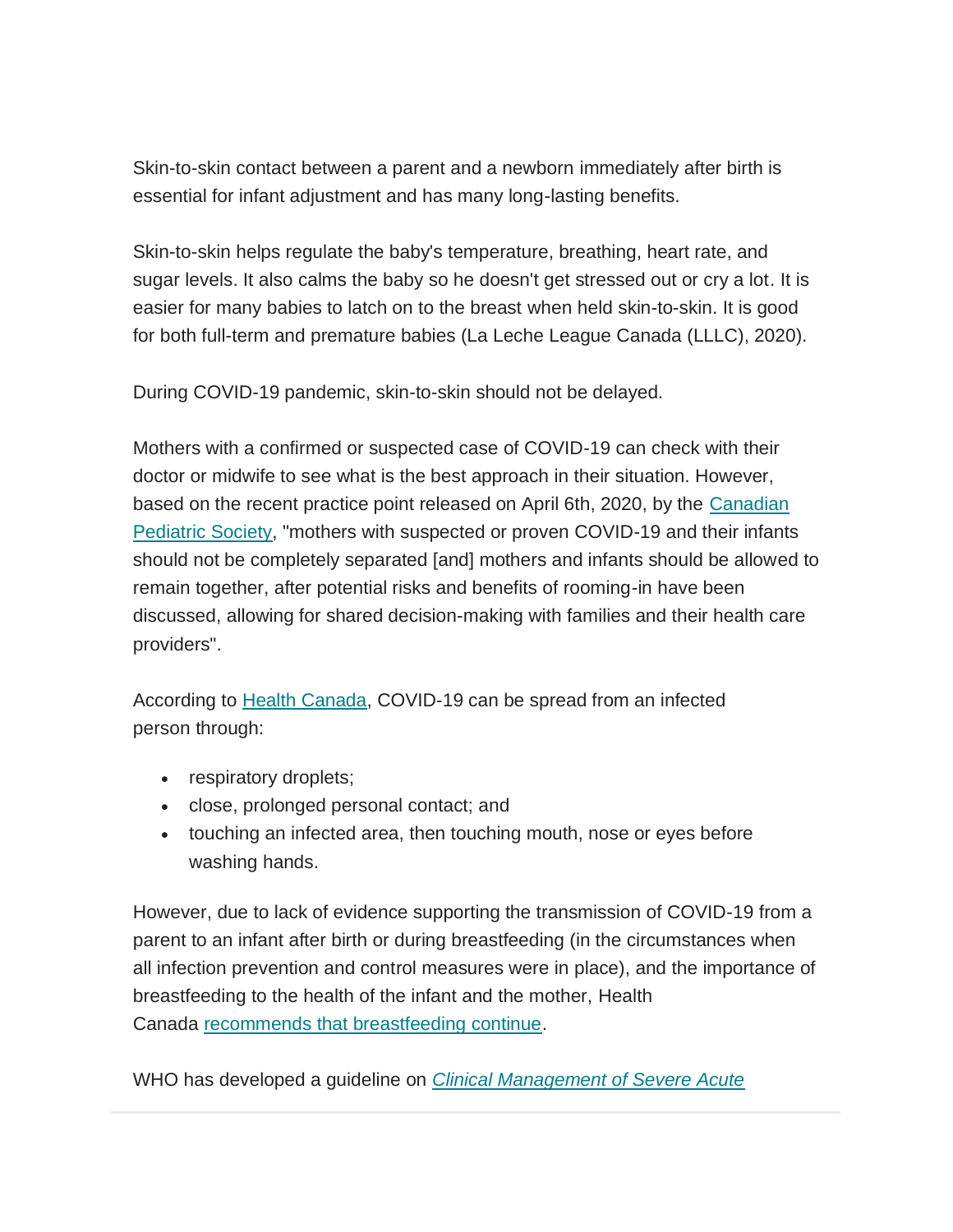*[Respiratory Infection when COVID-19 is Suspected.](https://www.who.int/publications-detail/clinical-management-of-severe-acute-respiratory-infection-when-novel-coronavirus-(ncov)-infection-is-suspected)* The guideline was released on March 13th, 2020, and states that "mothers and infants should be enabled to remain together and practice skin-to-skin contact, kangaroo mother care and to remain together and to practice rooming-in throughout the day and night, especially immediately after birth during the establishment of breastfeeding, whether they or their infants have suspected, probable or confirmed COVID-19 virus infection" (WHO, 2020).

Also, WHO recommends that "as with all confirmed or suspected COVID-19 cases, symptomatic mothers who are breastfeeding or practicing skin-to-skin contact or kangaroo mother care should practice respiratory hygiene, including during feeding (for example, use of a medical mask when near a child if with respiratory symptoms), perform hand hygiene before and after contact with the child, and routinely clean and disinfect surfaces which the symptomatic mother has been in contact with" (WHO, 2020). The same hygiene practices are supported by the [Canadian Paediatric Society.](https://www.cps.ca/en/documents/position/breastfeeding-when-mothers-have-suspected-or-proven-covid-19#ref2)

All families should also be encouraged to recognize the benefits of breastfeeding during COVID-19 pandemic. As stated by the *[International Lactation Consultant](https://lactationmatters.org/2020/03/18/ilca-statement-on-breastfeeding-and-lactation-support-during-the-covid-19-pandemic/)  [Association](https://lactationmatters.org/2020/03/18/ilca-statement-on-breastfeeding-and-lactation-support-during-the-covid-19-pandemic/)* (2020), breastfeeding protects infants and young children against infectious diseases, as when a lactating parent becomes ill with a virus, they develop the antibodies to fight the illness which then are passed to an infant through breastmilk.

*[La Leche League International \(LLLI\)](https://www.llli.org/coronavirus/)* also states that if a parent is breastfeeding and becomes ill, it is important not to interrupt direct breastfeeding, as the baby has been already exposed to the virus and will benefit most from continued direct breastfeeding. Moreover, "interruption of breastfeeding may actually increase the infant's risk of becoming ill and even of becoming severely ill (LLLI, 2020).

Mothers who are unable to breastfeed because of being sick due to COVID-19 or other complications should be encouraged and supported to express milk, which can be safely supplied to the infant with proper infection prevention and control measures in place [\(Canadian Paediatric Society,](https://www.cps.ca/en/documents/position/breastfeeding-when-mothers-have-suspected-or-proven-covid-19) 2020).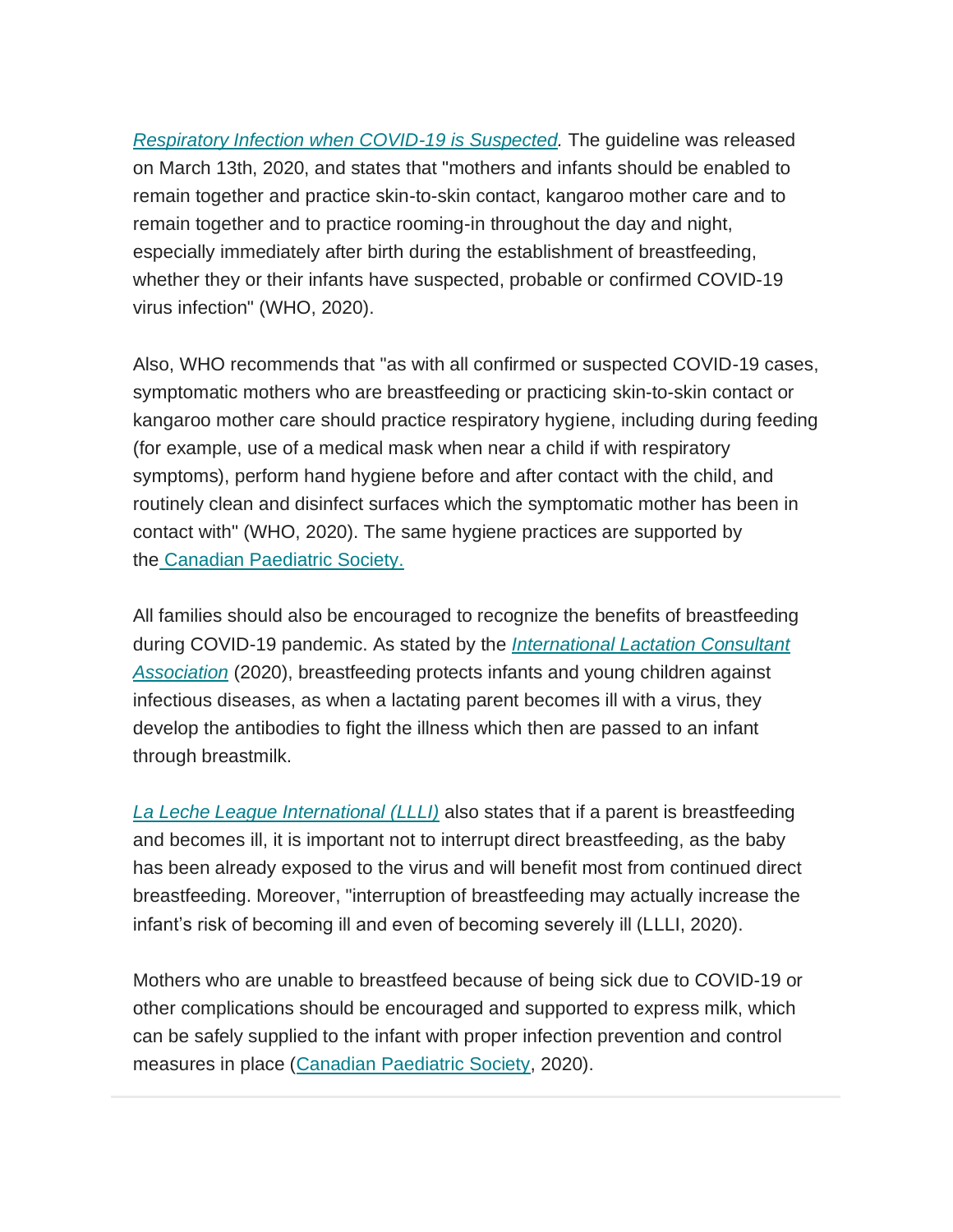Additional resources and references can be found here:

- Health Canada Coronavirus disease (COVID-19): For health professionals. <https://bit.ly/2xLY74p>
- Canadian Paediatric Society practice point on Breastfeeding when mothers have suspected or proven COVID-19. <https://bit.ly/2V4vOq9>
- WHO guidelines on Clinical Management of Severe Acute Respiratory Infection when COVID-19 is Suspected. <https://bit.ly/3dIjzIa>
- Health Canada resources on Public health management of cases and contacts associated with novel coronavirus disease 2019 (COVID-19). <https://bit.ly/2UzRVWe>
- ILCA Statement on Breastfeeding and Lactation Support During the COVID-19 Pandemic[.https://bit.ly/3aPgy6U](https://bit.ly/3aPgy6U)
- SafelyFed COVID-19 Infant Feeding Resources. <https://bit.ly/3aFAEjY>
- Updated SOGC Committee Opinion COVID-19 in Pregnancy. <https://bit.ly/3aEiXS4>
- La Leche League International (LLLI) statement on Continuing to Nurse Your Baby Through Coronavirus (2019-nCoV; COVID-19) and Other Respiratory Infections. <https://www.llli.org/coronavirus/>

# **MENTAL HEALTH RESOURCES DURING COVID-19 PANDEMIC**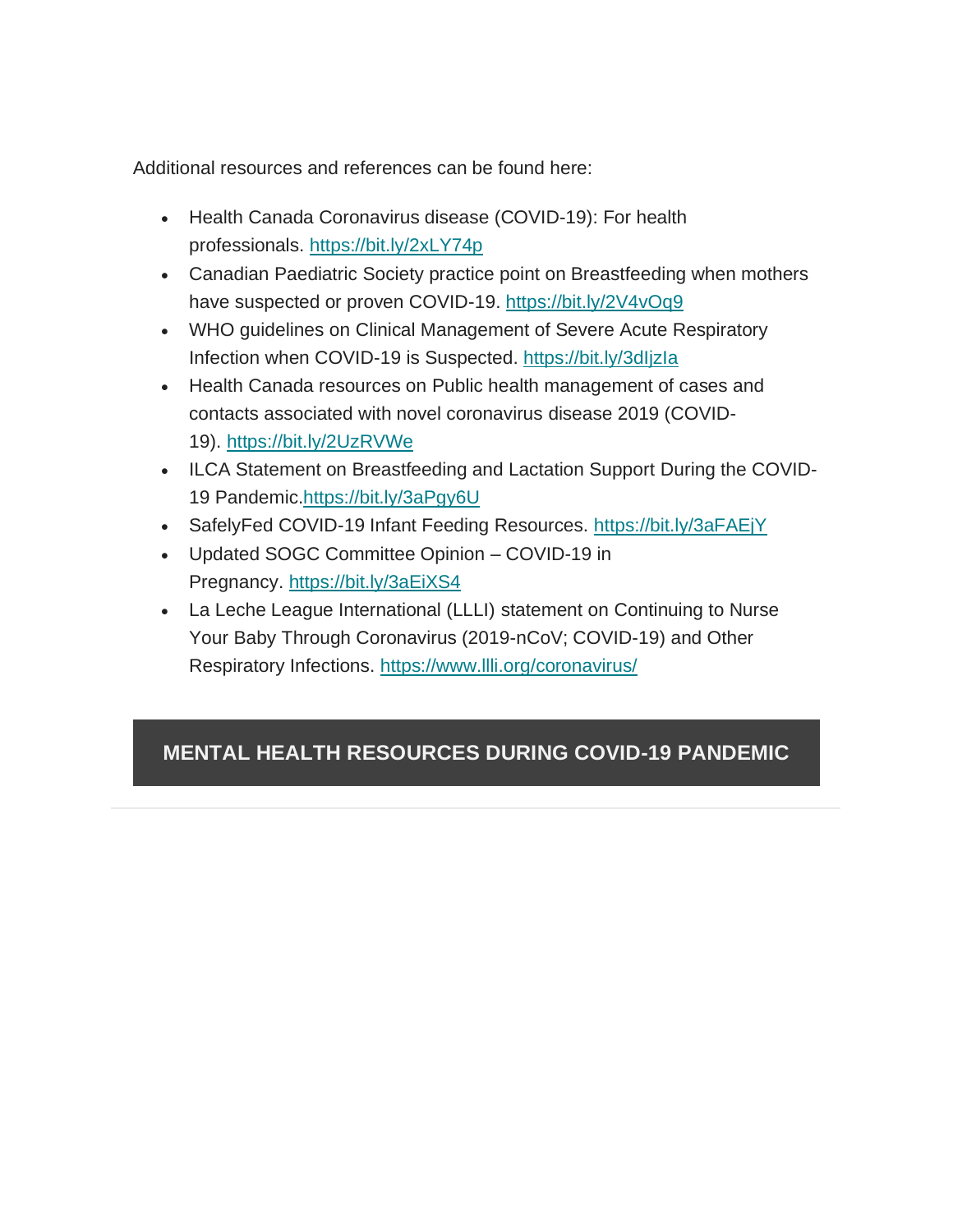

During these difficult times, parents and families may experience the negative effects of physical distancing and isolation on their mental health.

[The provincial](http://web.news.ontarionewsroom.com/opo/en/2020/4/ontario-increasing-mental-health-support-during-covid-19.html) and federal governments are working to increase the support for communities and front-line providers for mental health promotion and illness prevention.

Parents and families are encouraged to access the following resources during COVID-19 pandemic and beyond:

• Canadian Mental Health Association (CMHA) [BounceBack Ontario](https://bouncebackontario.ca/)  [Program.](https://bouncebackontario.ca/) It is designed to help adults and youth 15+ manage low mood, mild to moderate depression and anxiety, stress or worry. Delivered over the phone with a coach and through online videos, individuals will get access to tools that will support them on their path to mental wellness.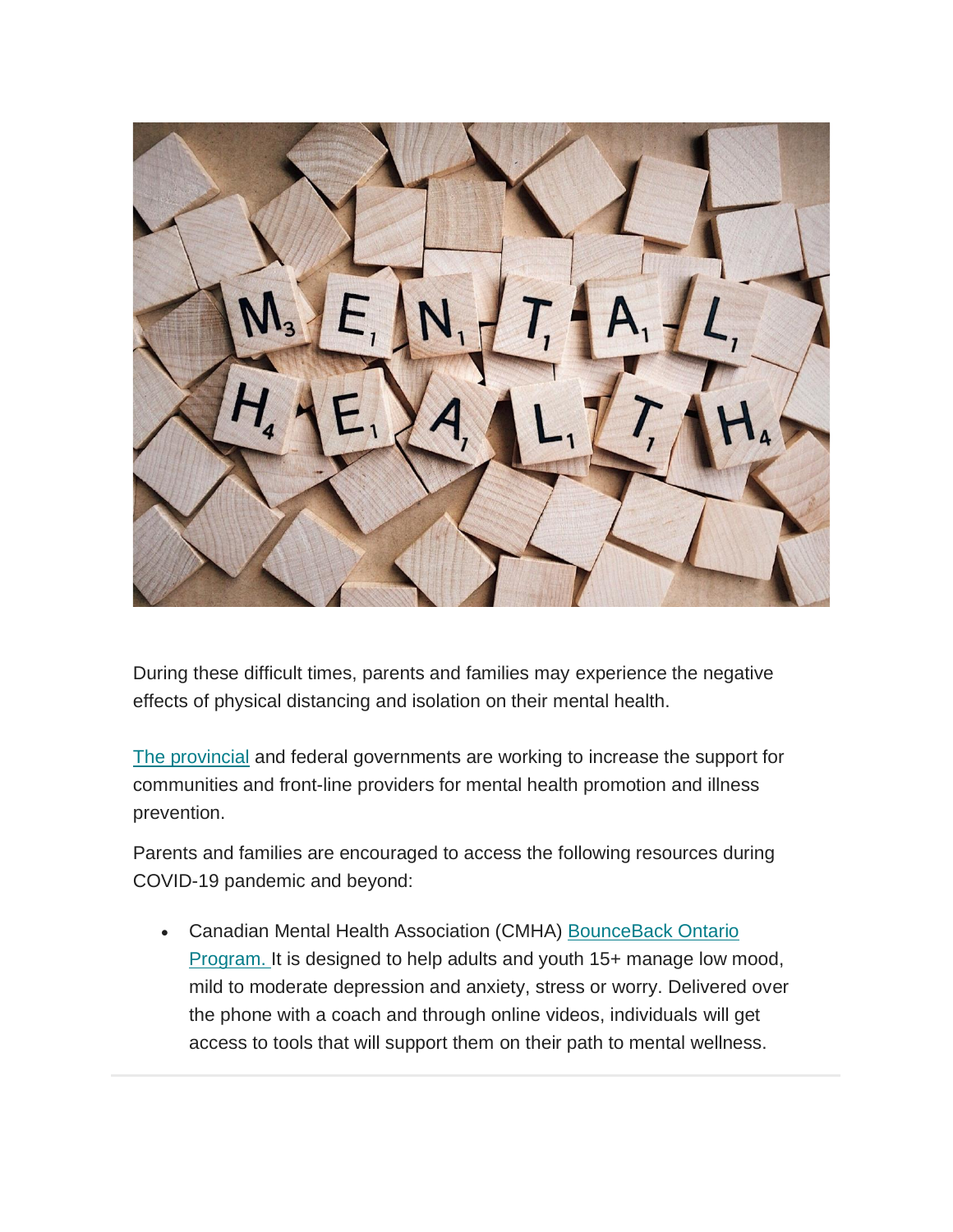- [KidsHelpPhone](https://kidshelpphone.ca/get-involved/give/you-can-ensure-no-young-person-feels-alone-during-covid-19/) e-mental health service that remains open for young people across Canada 24/7 without any face-to-face contact.
- [Big White Wall](https://www.bigwhitewall.com/?lang=en-ca) is an online service providing access to people with anxiety, depression and other common mental health issues.
- Article by  $R$ yan Van Lieshout, highlighting resources and insights on managing postpartum depression in New moms isolated by coronavirus pandemic.
- First Nations and Inuit [Hope for Wellness Help Line](https://www.hopeforwellness.ca/) offers immediate help to all Indigenous peoples across Canada.
- [Crisis Services Canada](https://www.crisisservicescanada.ca/en) is a national network of existing distress, crisis and suicide prevention line services
- [ConnexOntario](https://www.connexontario.ca/) provides free and confidential health services information for people experiencing problems with alcohol and drugs, mental illness and/or gambling. The navigation and information service is live-answer 24/7.
- [Ottawa Public Health Unit:](https://www.ottawapublichealth.ca/en/public-health-topics/mental-health-and-covid-19.aspx#For-Parents) Mental Health and COVID-19 resources page contains contact information regarding phone, text and chat mental health resources, as well as information for parents, children, and youth.

*References:*

- Newsletter Ontario Increasing Mental Health Support During COVID-19. <https://bit.ly/3dQZHCI>
- KidsHelpPhone.ca [https://kidshelpphone.ca](https://kidshelpphone.ca/)
- BounceBack Ontario. [https://bouncebackontario.ca](https://bouncebackontario.ca/)
- Big White Wall. [https://www.bigwhitewall.com](https://www.bigwhitewall.com/?lang=en-ca)
- Article by Ryan Van Lieshout [https://bit.ly/3e2W5xx](https://theconversation.com/managing-postpartum-depression-new-moms-isolated-by-coronavirus-pandemic-134773)
- First Nations and Inuit Hope for Wellness Help Line. <https://www.hopeforwellness.ca/>
- Crisis Services Canada. <https://www.crisisservicescanada.ca/en>
- ConnexOntario [https://www.connexontario.ca](https://www.connexontario.ca/)
- Ottawa Public Health Unit: Mental Health and COVID-19 Resources page. [https://bit.ly/2xW4WAw](https://www.ottawapublichealth.ca/en/public-health-topics/mental-health-and-covid-19.aspx#For-Parents)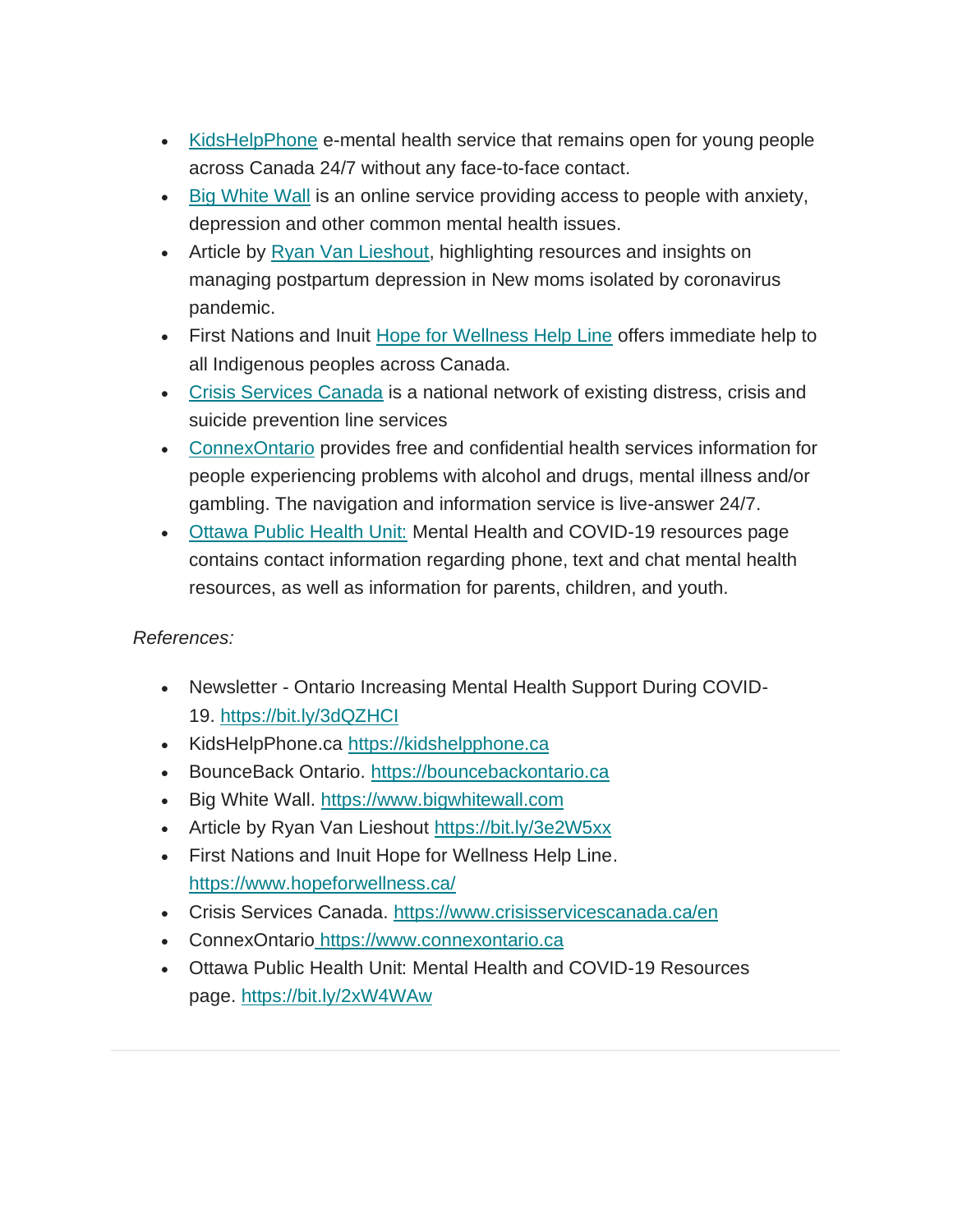### **HEALTH NEXUS SUPPORT FOR FAMILIES DURING COVID-19 PANDEMIC**



In partnership with *[Life with a Baby,](https://www.lifewithababy.com/)* Health Nexus has launched a series of webinars on topics relevant to families and children during the COVID-19 pandemic.

The webinars are planned to occur weekly for the period of COVID-19 pandemic and feature guest speakers and experts from different fields of practice.

On March 25th, 2020, the first webinar debuted addressing *parental anxiety during social distancing.* To listen to the webinar, please go to: <https://attendee.gotowebinar.com/recording/7567216560642617100>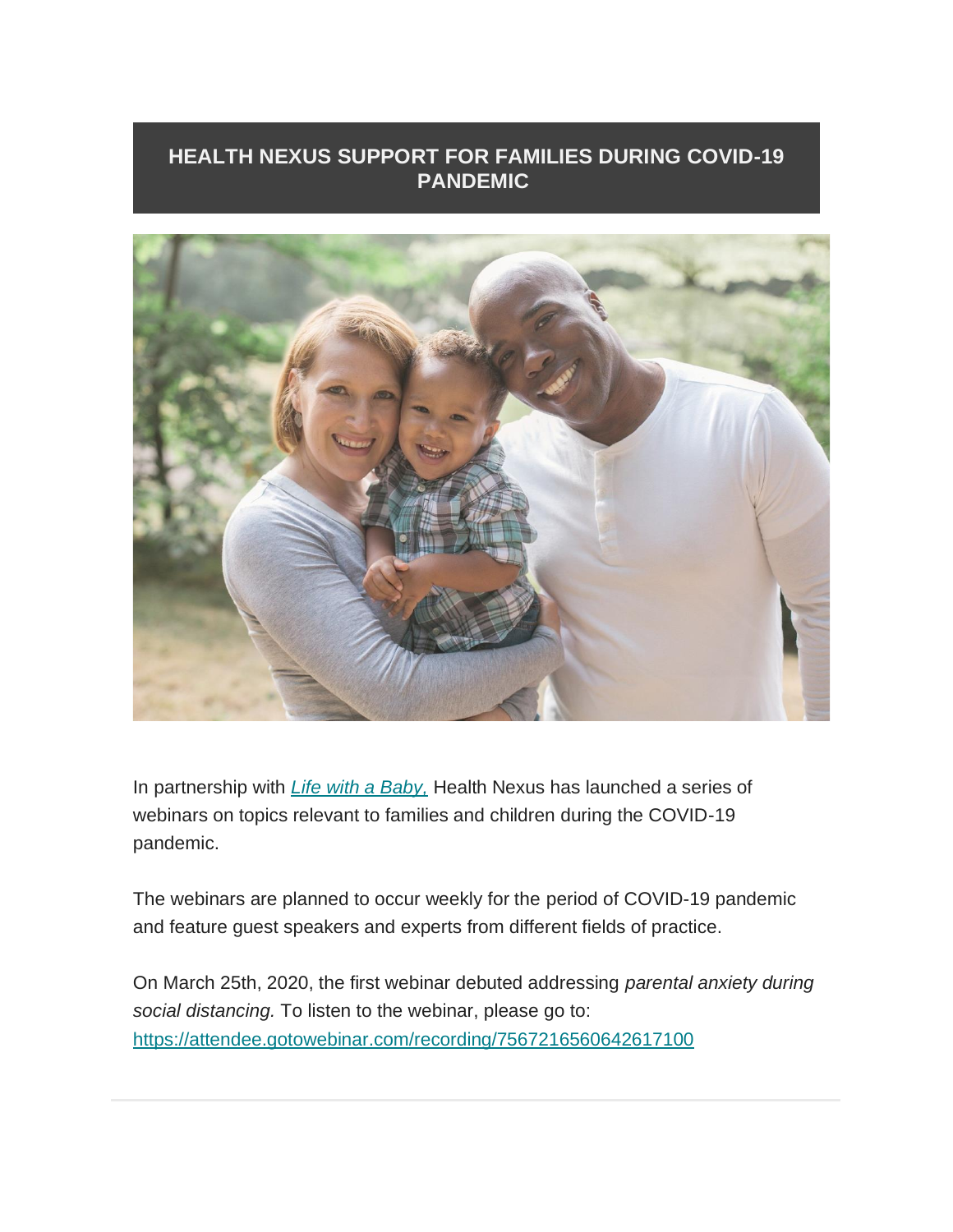The second webinar was hosted on April 1st, 2020, and covered the topic of *being pregnant and having a baby during the COVID-19 pandemic*. <https://attendee.gotowebinar.com/recording/624095300508239373>

If you would like to find out more about this initiative, as well as register for the upcoming webinars, please contact Health Nexus Team Lead Hiltrud Dawson at h.dawson@healthnexus.ca.

For other webinars and recordings, please visit [http://en.beststart.org/events/webinar-recordings](http://en.beststart.org/events/webinar-recordings ) (ENGLISH) <http://www.fr.meilleurdepart.org/event/enregistrements-des-webinaires> (FRENCH)

# **COVID-19 PANDEMIC AND CHILD RESILIENCE**

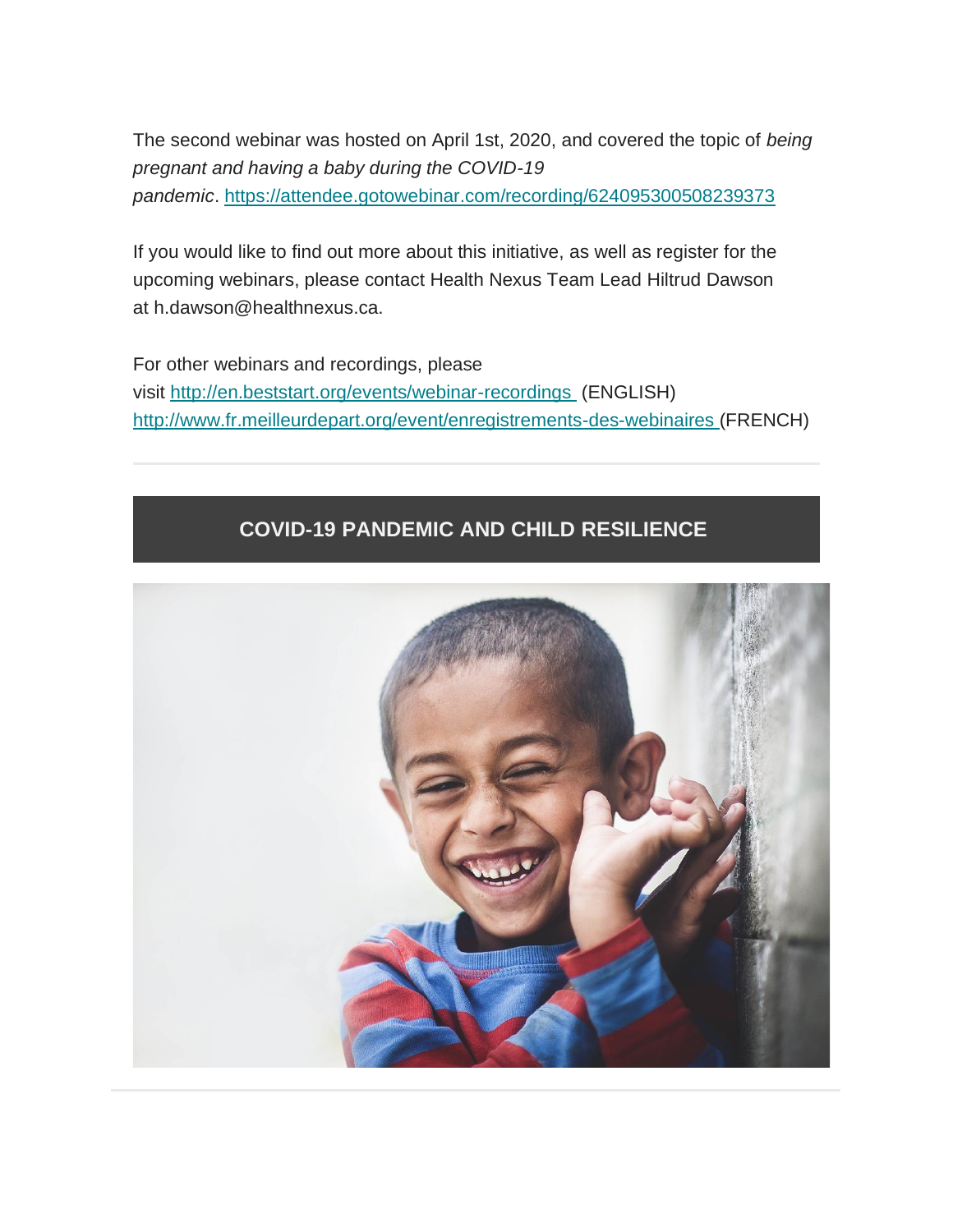Helping a child to build resilience is very important, especially in the early years.

*Resilience* is the ability to steer through serious life challenges and find ways to bounce back and to thrive.

Last week we have already discussed the main components of *[Brain Story](https://www.albertafamilywellness.org/brain-story-tookit)* to help parents cope with this difficult time and support their children.

This week we would like to highlight outside supports and inner strengths helping children build resilience from birth to six years old.

We need both outside supports and inner strengths to build our resilience.

Outside supports include:

- caring relationships
- positive role models in families and communities
- community resources such as community centres, parent-child drop-in centers, faith groups, or support programs for children with special needs

Inner strengths include:

- self-control
- thinking skills
- confidence
- positive outlook
- responsibility and participation

Outside supports and inner strengths work together to develop our resilience.

To learn more, please access *[Building Resilience in Young Children](https://resources.beststart.org/wp-content/uploads/2018/11/K35-E.pdf)* Health Nexus Best Start Booklet.

Reaching IN...Reaching OUT has also issued a *RecilienC [E-Newsbrief](http://launchbox-emailservices.ca/mail/v.aspx?SI=5496127&E=informationspecialist%40beststart.org&S=59&N=16646&ID=12866&NL=135)* with a variety of resources and techniques helping parents support children during COVID-19 Pandemic, which can be helpful for both, families and providers.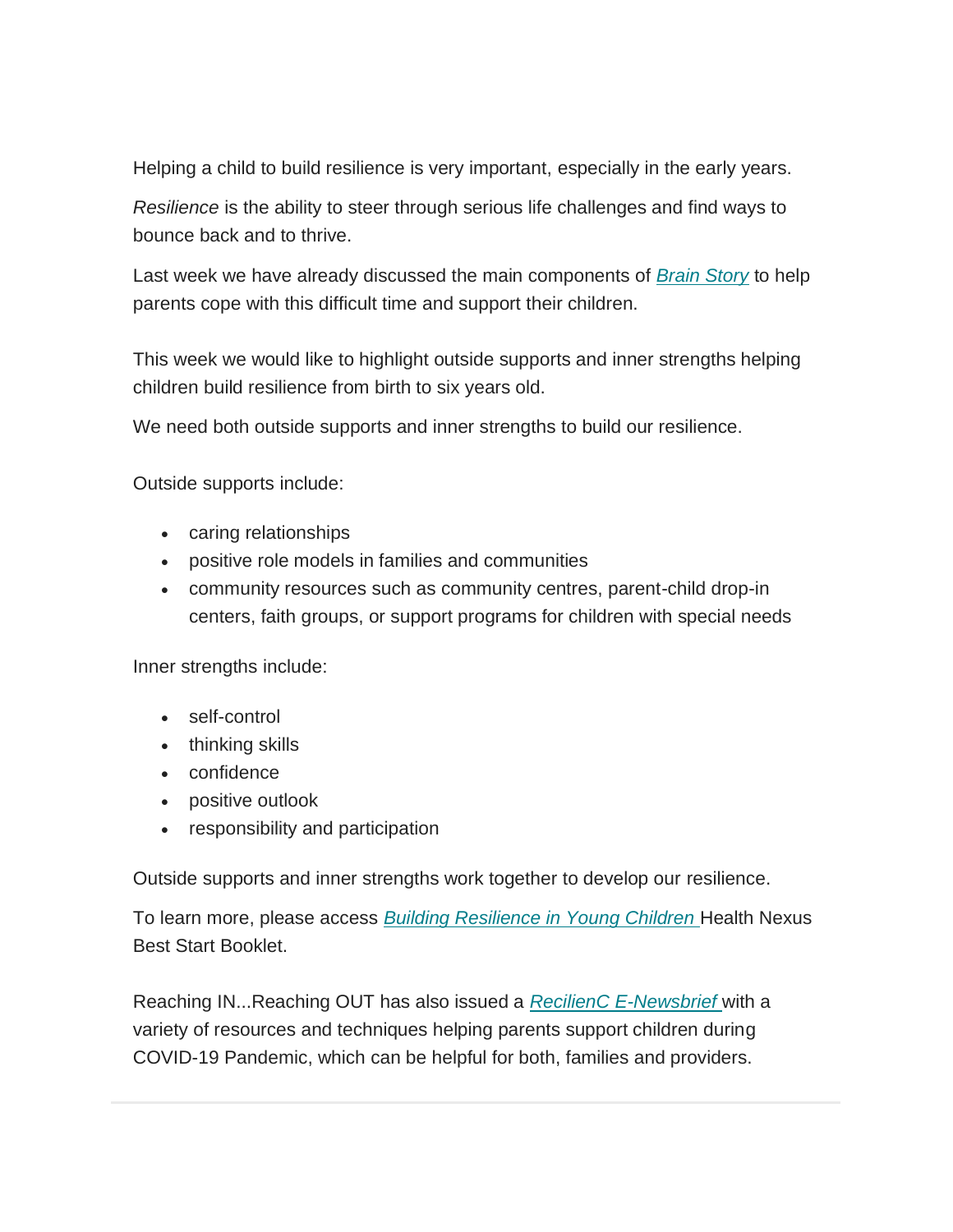# **VIRTUAL PARENTAL RESOURCES**

During these difficult times, families and providers can access a variety of virtual resources helping them address the challenges arising during the COVID-19 pandemic.

Here are some of the examples of online resources and supports:

- Virtual YMCA: *[Mind, Body, Spirit Initiative](https://www.thisisy.ca/)* for communities.
- [Life with a Baby](https://www.lifewithababy.com/) virtual resources fo families (sign-up for the newsletter to receive supports).
- City of Toronto *[Welcome to Parenting](https://www.toronto.ca/community-people/children-parenting/pregnancy-and-parenting/pregnancy/during-pregnancy/prenatal-programs/welcome-to-parenting/)* online program.
- Triple P Canada: *[Top Ten Tips for parenting through uncertain times](https://www.triplep-parenting.ca/ont-en/get-started/covid-19-parenting-tips-for-parents-and-caregivers-in-uncertain-times/)*.
- [Mother's Program:](https://www.themothersprogram.ca/before-pregnancy/infectious-disease-risk/coronavirus-covid-19) COVID-19 Resources (including radio podcasts and information on existing online parental support groups).
- *[HiMama](https://blog.himama.com/himama-helps-covid19-webinar/?utm_source=marketo&utm_medium=email&utm_campaign=covid-drip&mkt_tok=eyJpIjoiT1dJek1ESXhNMk5tTnpCaSIsInQiOiJ3a1RUa3JqY2RKYXl2NE4wMTBvYU9URzBydUhqNFBUdWxPdHh0UkZSaFwvSGw2NU9FQ0xBMUZpREhqbUtKNDh1TVdaam43QVwvZ2h3UjJxYnpQZnpvV3JcL25ncDhIVmZaSkRuSG10anpzWWZSQ2kzSHJ4NDZ4OXo3dXF3ZUtTYmNpNyJ9)* webinars for Parents and ECEs on distance learning during COVID-19 Pandemic.
- *[People for Education](https://peopleforeducation.ca/our-work/schools-are-closed-but-learning-continues/?utm_source=E-Newsletter&utm_campaign=7f5fe0cc11-EMAIL_CAMPAIGN_2020_03_31_09_01&utm_medium=email&utm_term=0_422aeb3dbd-7f5fe0cc11-18856869)* Tips and Strategies on Home Schooling for families.
- *BC Council [for Families](https://www.bccf.ca/bccf/blog/covid-19-resources-for-families/)* Resources and Ideas to Support BC Families During the COVID-19 Pandemic (including links to activities scheduling ideas).

## **ADDITIONAL RESOURCES FOR MATERNAL CHILD HEALTH PROVIDERS**

Clinical and community maternal child health providers can access the following resources to guide their practice and support for children and families:

• [Children's Healthcare Canada:](https://static1.squarespace.com/static/5bd8a55e4eddecb150a2acdb/t/5e7bc48aac58303d0f173d76/1585169546374/Upcoming+COVID+events.pdf) Virtual Resources and Webinars for Providers. [https://bit.ly/39PDwK1](https://static1.squarespace.com/static/5bd8a55e4eddecb150a2acdb/t/5e7bc48aac58303d0f173d76/1585169546374/Upcoming+COVID+events.pdf)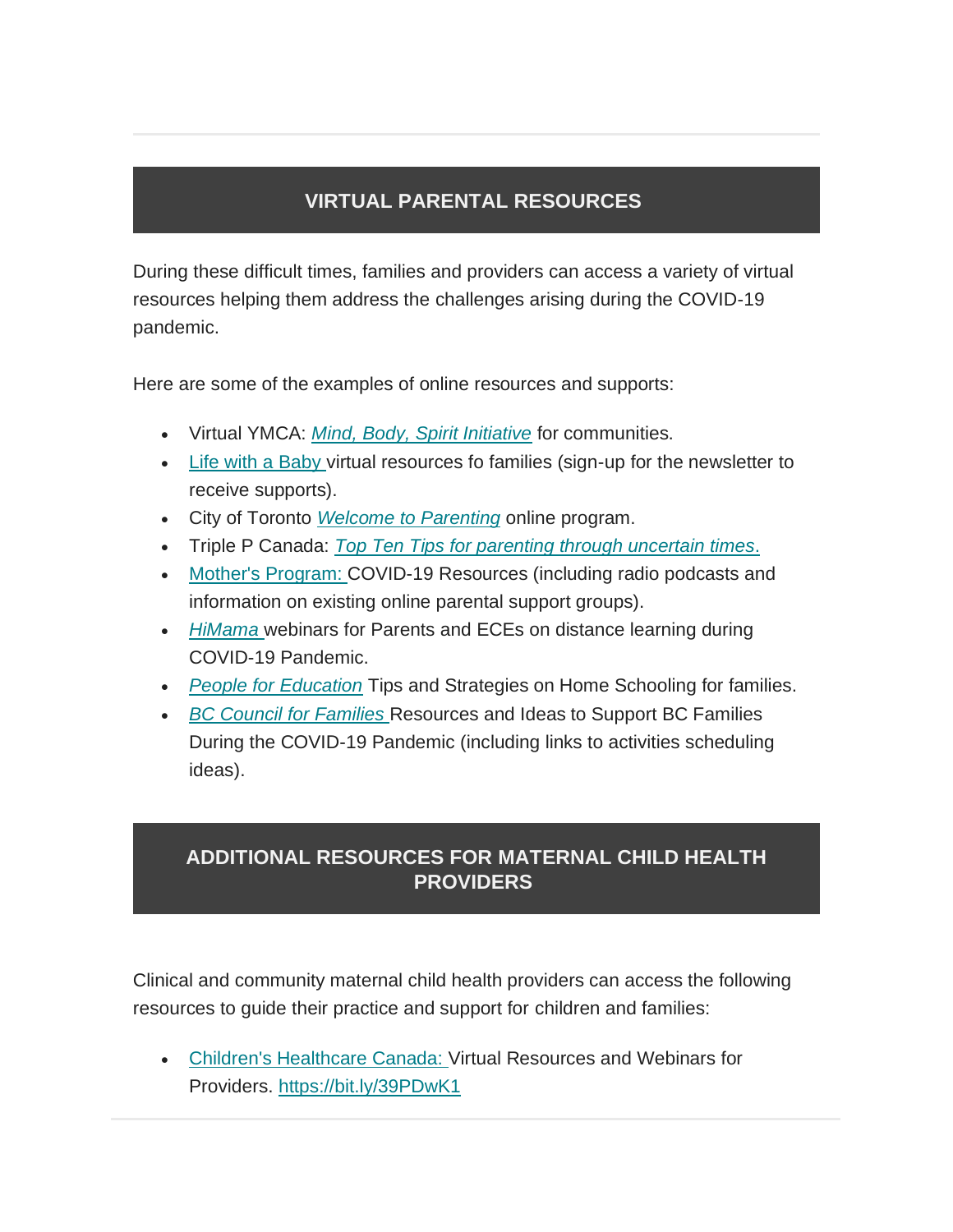- [Canadian Association of Perinatal and Women's Health Nurses:](https://capwhn.ca/wp-content/uploads/2020/03/CAPWHN_COVID-19_Mar-25-2020.pdf) COVID-19 Suggestions for the care of the perinatal population. [https://bit.ly/39S0PTj](https://capwhn.ca/wp-content/uploads/2020/03/CAPWHN_COVID-19_Mar-25-2020.pdf)
- [Canadian Paediatric Society](https://www.cps.ca/en/documents/position/nicu-care-for-infants-born-to-mothers-with-suspected-or-proven-covid-19) practice point on NICU care for infants born to mothers with suspected or proven COVID-19. [https://bit.ly/3bUCw8J](https://www.cps.ca/en/documents/position/nicu-care-for-infants-born-to-mothers-with-suspected-or-proven-covid-19)

#### **COVID-19 PANDEMIC AND DETERMINANTS OF HEALTH**

### **Collective Initiatives to Address Determinants of Health During COVID-19 Pandemic.**

It is evident that the COVID-19 Pandemic has reinforced the barriers that are already being faced by communities living in low socio-economic circumstances.

Organizations right now are calling for a collective action to address this impact on marginalized and vulnerable populations.

[National Collaborating Centre for Determinants of Health](http://nccdh.ca/workshops-events/entry/COVID-19-webinar-conversation-series) has organized conversation series on Health Equity, Determinants of Health and COVID-19 Pandemic.

Health Nexus also continues to consult and collaborate with experts to enhance our response to vulnerable populations during these unprecedented times and develops strategies to support parents and children currently facing barriers to family and child-centred care.

Health Nexus uses its resources and expertise to address the determinants of health in our communication with providers and the public, and strives to highlight the needs of the populations that are negatively affected by the COVID-19 pandemic.

To help us get insights about how your sector or a community was affected by COVID-19 pandemic, please email to h.dawson@healthnexus.ca.